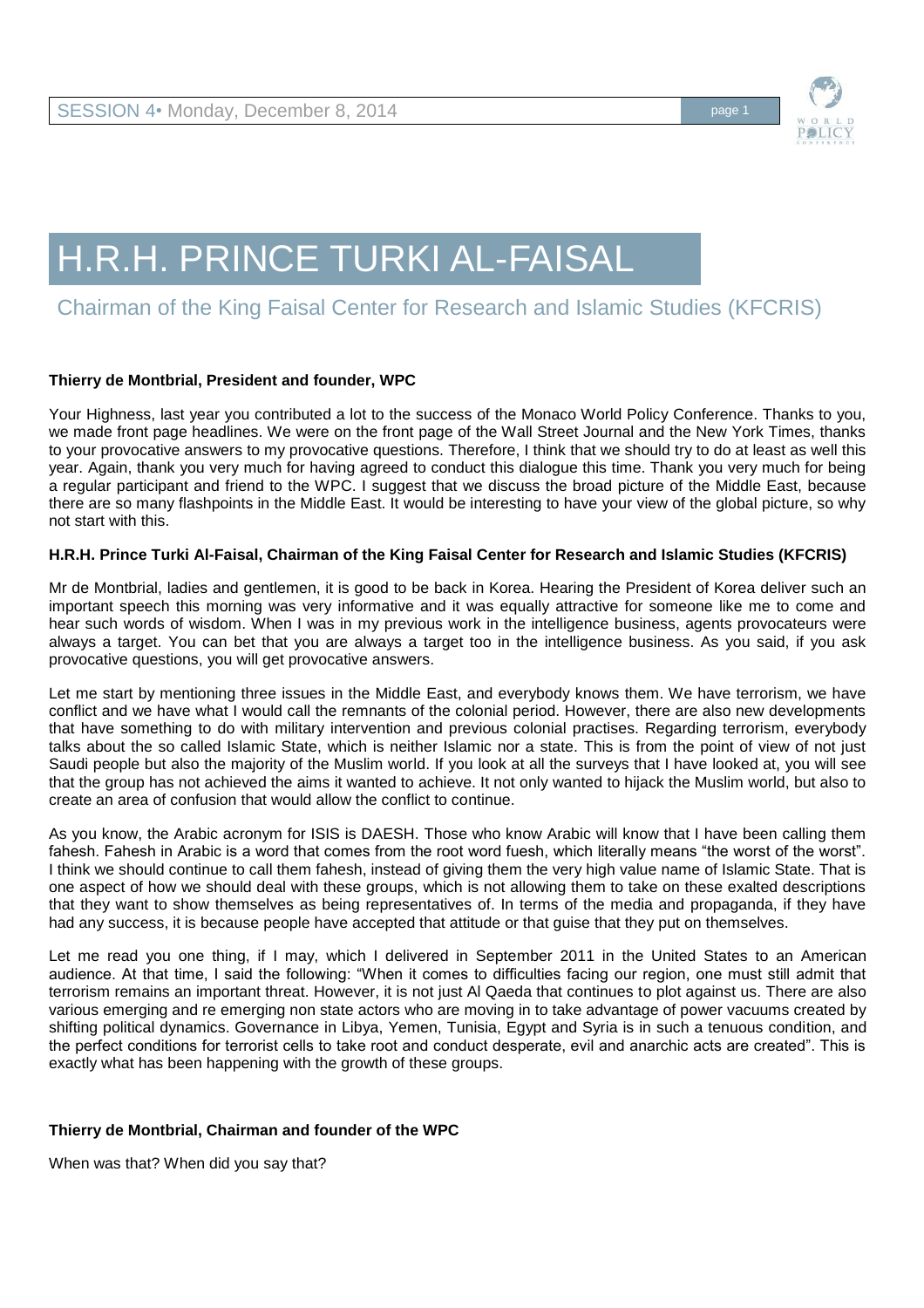

#### **H.R.H. Prince Turki Al-Faisal, Chairman of the King Faisal Center for Research and Islamic Studies (KFCRIS)**

It was September 2011, just before the Islamic State in Iraq became the Islamic State in Iraq and Sham, or Syria. This is something that will continue to happen as long as we do not treat the illnesses and continue to treat the symptoms, and fahesh is definitely a symptom. The main disease in that area is the failing states. If you look at Iraq, for example, a vacuum was created after the American invasion, which completely removed Government institutions.

After that, the Constitution was set up in Iraq and a Government was elected. The way that the proportionate system and the division of Iraqi society was devised in that Constitution allowed sectarian differences to increase rather than decrease. You had a very sectarian Prime Minister who, ironically, from day one continued to get support, not only from the United States, but also from Europe and Iran. It was the actions of that Prime Minister that eventually led to the rise of these groups, which have accepted the challenge of marginalising a large part of Iraqi society. They also took advantage of the misconduct of his Government when it comes to security and the capabilities of the Iraqi armed forces. Once fahesh invaded from Syria, the Iraqi Army collapsed and you had the occupation of Mosul and other towns in Iraq.

#### **Thierry de Montbrial, Chairman and founder of the WPC**

How do you explain the fact that Western Governments at least, and, to my knowledge, most intelligence systems, were taken by surprise? As late as June of this year, they knew that fahesh, as you say, was operating, but they did not measure the scale and in particular the strength of its organisation. As an intelligent man and as an intelligence man, how do you explain that?

#### **H.R.H. Prince Turki Al-Faisal, Chairman of the King Faisal Center for Research and Islamic Studies (KFCRIS)**

I do not think I can, because there is no reason to fail to see how these groups take advantage of the vacuums. The misconduct of the Governments in Damascus and Baghdad created a situation where a big part of the population was marginalised and was available to be taken advantage of by such groups. As I mentioned in my previous statement from September 2011, one could discern that there was going to be a problem that was going to grow rather than decrease. If intelligence services in the West and other places did not manage to identify this growing threat, you would have to look into their practises.

Definitely, in our part of the world, one could see where things were coming. Even in the places concerned, in Iraq, many people were giving warnings to American officials and other officials from Europe. They said that the conduct of the Government in Baghdad was going to create this kind of situation in Syria. After the demonstrations that began to take place in March 2011, you saw developments in many European embassies and ambassadors there, even the American embassy. They were reporting back to their Governments that the situation was going to get worse unless something was done. Yet, we continue to see that the West in general, and more particularly Europe and America, is continuing to deal with the symptom rather than with the disease.

The situation in Iraq has changed because of the change of Government. You have a new Prime Minister who has offered the Iraqi people the opportunity for an inclusive Government that will give responsibility to all shades of the political and social makeup of Iraq. The right step has been taken in Baghdad. Unfortunately, in Damascus, there seems to be a universal opinion in the West, in the East and in America, that nothing can be done about the horrible way that Bashar Al Assad has been treating his own people. More than 200,000 Syrians have been killed and the majority of them have not been killed by fahesh, Jabhat Al Nusra or by other terrorist groups.

The majority of them were killed by Bashar Al Assad and his supporters. Yet, ironically, you see that there is a European contribution to the fight against fahesh. The aircraft that are bombing fahesh are European aircraft, and other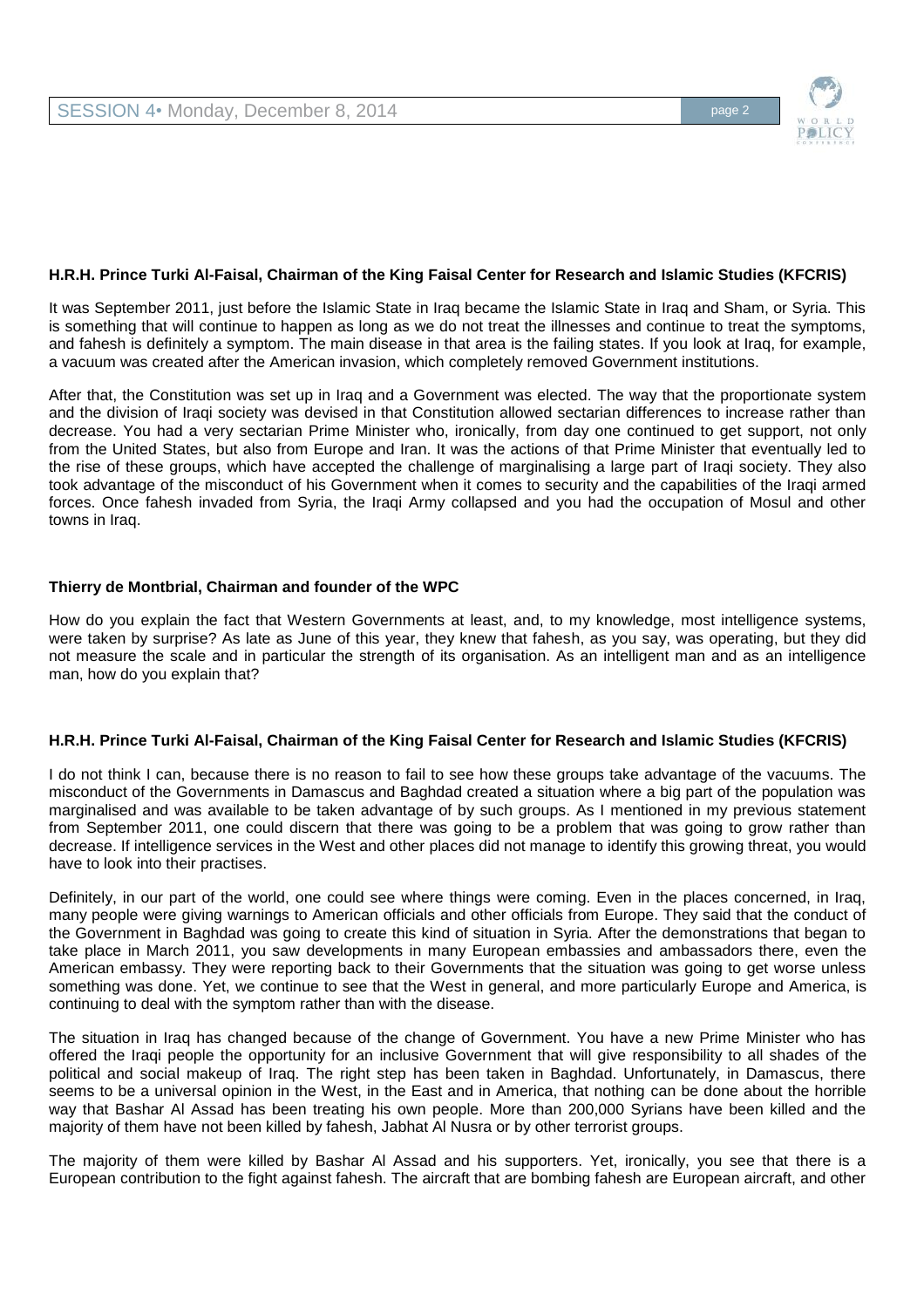

air forces are coming from as far away as New Zealand and Australia. They are fighting fahesh in Iraq, not in Syria. For someone living in the area, it is not only confusing, but it is absolutely unbelievable. It is the same disease, with the same symptoms, and yet you choose to treat one part of that symptom and not the other. It is not just the kingdom of Saudi Arabia, but other countries like Turkey, Jordan and Gulf states in general that support the fight against fahesh.

All of them have a belief. You have not just heard this from me - I am not an official of course - but from official people. Just a few days ago, I think King Abdullah was in Washington, and he made a statement that treating fahesh is not enough. You have to go to the root of the problem, which is the way that the Syrian Government has been marginalising and persecuting the majority of the Syrian people.

### **Thierry de Montbrial, Chairman and founder of the WPC**

What would you recommend? You talk about going to the root of the problem. What would you recommend? There is a provocative question and my question is this: do you not think that finding an agreement with Iran could or should be the beginning of a possible solution to restore order in the Middle East? That poses the question of the attitude of Saudi Arabia vis à vis Iran.

### **H.R.H. Prince Turki Al-Faisal, Chairman of the King Faisal Center for Research and Islamic Studies (KFCRIS)**

It is not just the attitude of Saudi Arabia. I would pose this question, perhaps also provocatively. You could survey the opinion of 100% of the Syrian people as to whether they would like to see Iran participate in finding a solution to the Syrian problem. I would suggest that the answer would be that more than 80 85% of the Syrian people would tell you that Iran is our enemy, because Iran has troops on the ground in Syria, killing Syrians. It has called its allies from Lebanon, from Iraq and from other parts of the world to kill Syrians. Iran has become a partner in crime with the Government of Damascus. Inviting Iran to participate would not only be unjust, but it would be a cruel and very callous turn of events. This is in a world where we see so much cruelty taking place, but not to the scale at which it is happening in Syria.

The Kingdom has always said publicly and in private to our Iranian neighbours, 'You have to stop interfering in Arab affairs.' If you look at the belt that includes Lebanon, Syria, Iraq and Iran, there is a very strong connection between Iranian intervention in these countries and insecurity and instability. In the case of both Iraq and Syria, there is the outright murderous attitude of people there who are supported by Iran. If Iran were to end its interference in these countries, there would be nothing to hold us back from cooperating with them.

In September this year, our Foreign Minister met with the Iranian Foreign Minister in New York. Even though the Kingdom has been inviting the Minister to come to Riyadh since President Rouhani was elected, he has not seen fit to find the time to do that. Nonetheless, they met in New York and I would make an assumption, though I was not present at the meeting. Our Foreign Minister told the Iranian Foreign Minister what the complaints of Saudi Arabia were. I am sure the Iranian Foreign Minister equally told the Saudi Foreign Minister what his complaints were. Hopefully, having exchanged these ideas and complaints, they can work out a formula where they can reach a reasonable outcome on this.

However, there will be no progress unless and until Iran stops killing Syrians and supporting these militias that go and kill others. We see it in Iraq today, where Shia militias supported by Iran are supposedly fighting against fahesh. They go into towns in Anbar province, clear out fahesh and then clear out the population of those towns. It is unacceptable, not only for Saudi Arabia, but for other countries, to tolerate that attitude from Iran. This is what the Kingdom has been proposing to the Iranians.

So far, President Rouhani has said many good things in public, having come in as an elected moderate representative of Iranian society. However, in actual fact, Iran has continued to pursue the same attitude and the same actions in Arab countries as the previous Government of Mr Ahmadinejad did before him.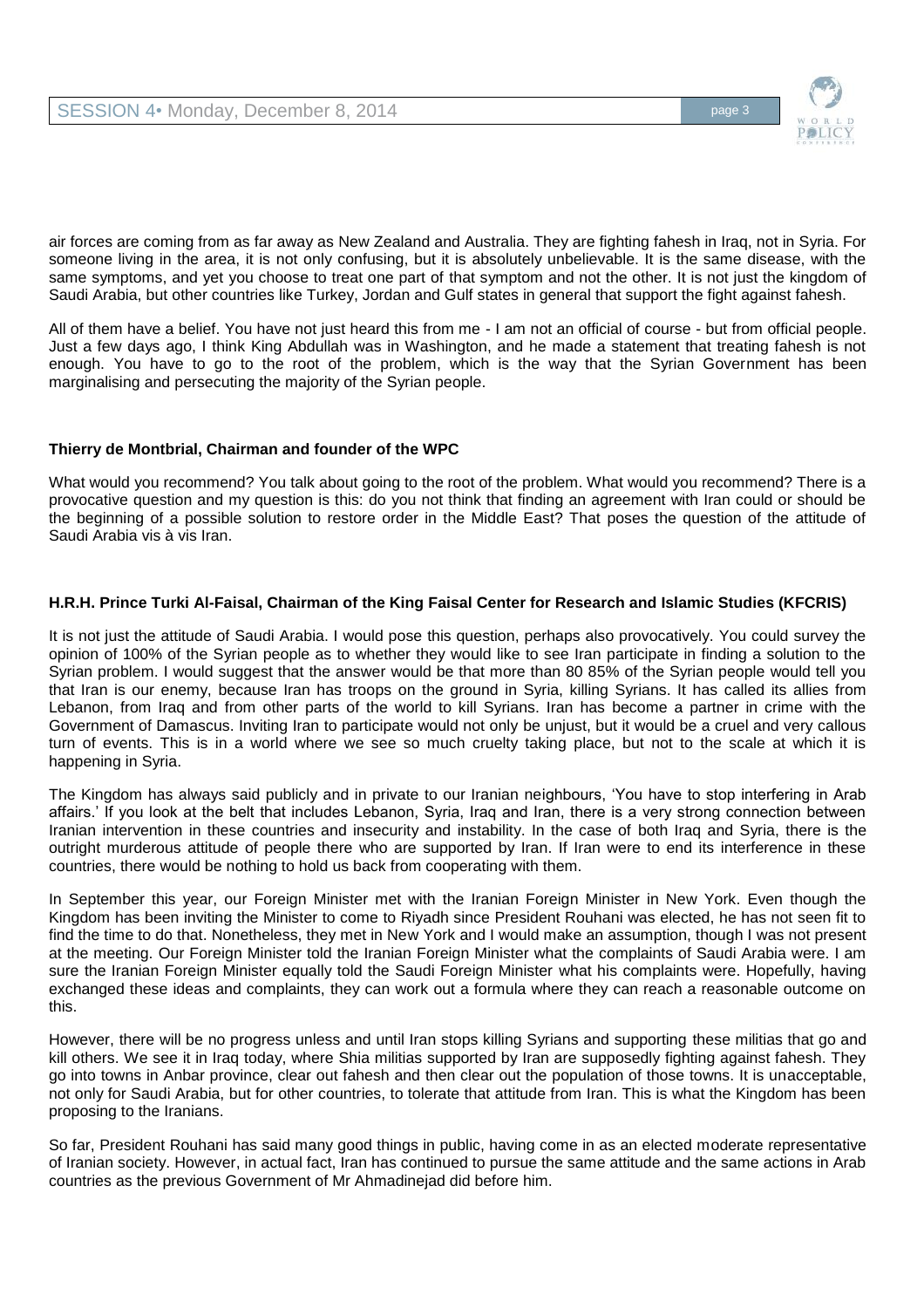### **Thierry de Montbrial, Chairman and founder of the WPC**

What about the other main actors of the region? I am thinking of Turkey, Egypt and Israel.

#### **H.R.H. Prince Turki Al-Faisal, Chairman of the King Faisal Center for Research and Islamic Studies (KFCRIS)**

Israel is still an occupying country. It is a country that continues to maintain its colonisation of Palestine, not only with the expansion of so called settlements. I prefer to call them colonies. However, there is also the way that it is treating its own population of Palestinians. We have seen the rise now in occupied territory in Jerusalem and in other parts, and even in so called proper Israeli territory. How can anyone expect otherwise, when a people feels oppressed and their rights are not granted? They turn to violence, because that is the only way that they can think of to remove that oppression and mistreatment.

Nonetheless, the Arab world has presented to Israel what I would consider to be a very fair and equitable solution. This consists of two states, with the borders agreed in 1967, acceptable swaps, and the return of refugees through negotiation. There will be the removal of hostility and the end of war between Israel and not just the Arab world, but the whole Muslim world. Since that proposal was made in 2002, not one Israeli Government has accepted it, even to say, 'Let us sit down and negotiate.'

We have heard from several Israeli leaders, like Shimon Perez for example, that there are some good things in this proposal. However, none of them has come out and said, 'Let us see what can be done about that.' Unless and until any Israeli Government that is in power in Israel can accept this deal, the Arabs will continue not to trust Israeli intentions, as they see the expansion of these colonies taking place in the West Bank. It is for Israeli leaders to make that decision.

Today, I was reading in the press about the present Minister for Housing in Israel, who was at a conference like this in America. He declared, 'The Palestinian problem may not be resolved. So what? There are many problems in the world that have not been resolved.' These were his words. He continued by saying, 'Maybe in 40 years' time, we will annex the West Bank, as we already annexed Jerusalem and the Golan Heights.' This is a Minister in a Government that has declared that it wants to negotiate a two state solution.

Someone on the Palestinian side, let us say from Mr Abbas's Government, might say, 'No, in 100 years' time, we are going to drive these Israelis to the sea.' Then you would see a big outcry, not just from Israelis, but from American and European leaders and from everywhere. Yet, nobody takes Israeli statements and objects to them. I think there is a double standard here that should be resolved by the Europeans and the Americans.

### **Thierry de Montbrial, Chairman and founder of the WPC**

There is Turkey.

#### **H.R.H. Prince Turki Al-Faisal, Chairman of the King Faisal Center for Research and Islamic Studies (KFCRIS)**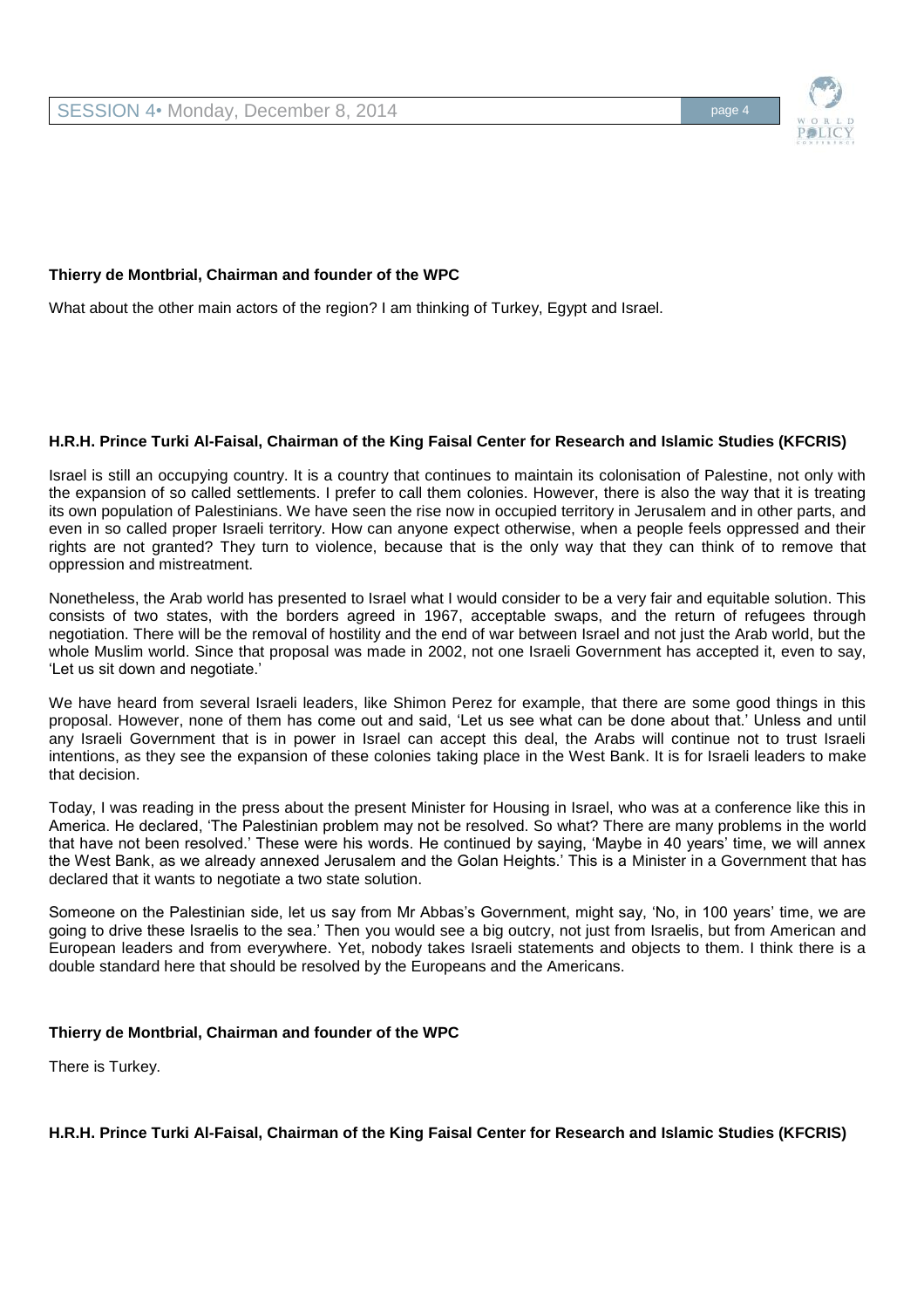

I am glad you made that clear. Turkey is an important player in our part of the world, historically, culturally and even in terms of family ties. I have Turkish blood in me. My grandmother was Circassian, she was born and raised in Turkey, and my mother was born in Turkey. That is the kind of relationship many Arabs have with Turkey. However, there are problems with Turkey from Saudi Arabia's point of view.

We think that Turkey should be very helpful in bringing stability and peace to the area. This is just on the Syrian question, where we and the Government of Turkey agree on the root causes. The removal of the Government of Bashar Al Assad is necessary to reach a solution there. However, we differ with them on other issues. They still maintain a very hostile attitude to the present Government of Egypt for example. We, on the other hand, think that we should help the present Government of Egypt.

Hopefully, with the roadmap that was devised after the removal of the previous President in Egypt, there is going to be one more step to be taken by the Egyptian people: the election of the Parliament. They have drawn up a Constitution which is quite a fair and inclusive Constitution from everybody's point of view. They have elected a President and now the next step is to elect a parliament. This is the only way that you can go to reclaim the stability and security of the Egyptian people. The Kingdom will continue to support Egypt, and it is not just the Kingdom. Even now, I think Europe and America have come around to accepting this new factor in the relationship with Egypt.

Other than that, we have no problems with Turkey. Their position on Palestine has always been very good and they have tried to intervene. I remember at one time, they were negotiating some kind of deal between Bashar Al Assad and the previous Israeli Government back in 2008. Nothing came out of that unfortunately. We will continue to agree with Turkey on certain issues and we will disagree on others.

### **Thierry de Montbrial, Chairman and founder of the WPC**

We can look at the external major powers, which essentially consist of the United States, the Europeans and the European Union to some extent and Russia. Do any of them have a vision about what should be done?

### **H.R.H. Prince Turki Al-Faisal, Chairman of the King Faisal Center for Research and Islamic Studies (KFCRIS)**

I think the Russians do. If they do not know what should be done, at least they have a clear vision of what should not be done, particularly in Syria. However, we are still talking to the Russians. We had a recent visit from their Foreign Minister and our Foreign Minister visited Russia. At the recent G20 meeting in Australia, our Crown Prince met with Mr Putin. I read in the papers that they discussed issues like Syria, terrorism etc.

Maybe through these discussions we can hopefully make use of Russia's very strong position in Syria. As you know, they helped to bring in Geneva I and Geneva II. One of the ironies of Geneva I and Geneva II is that they proposed the establishment of an interim government. This was in both Geneva I and Geneva II. Yet, when the Arab League made that proposal to the Security Council a couple of months before that, the Russians vetoed that proposition. There is some kind of discrepancy there, which I hope they can clarify through these engagements we have with them.

They also have questions about terrorism, because, as you know, they have this Chechen problem and other problems in Russia. We try to tell them that if you solve the issues in the Middle East, these problems of the nature of violence and so on will hopefully decrease in other places as well. It is these awful pictures that people continue to see on television, YouTube, Facebook and other means of communication and people being killed and massacred and so on. These bring out this violence and very nihilistic and anarchic attitude from some people. Yes, they are from our communities, but it is not just our communities which are delivering young people to fahesh. Look at how many Europeans and Americans and so on have joined fahesh. It is a problem that affects all of us and treating it in such a manner is the best way to go about it.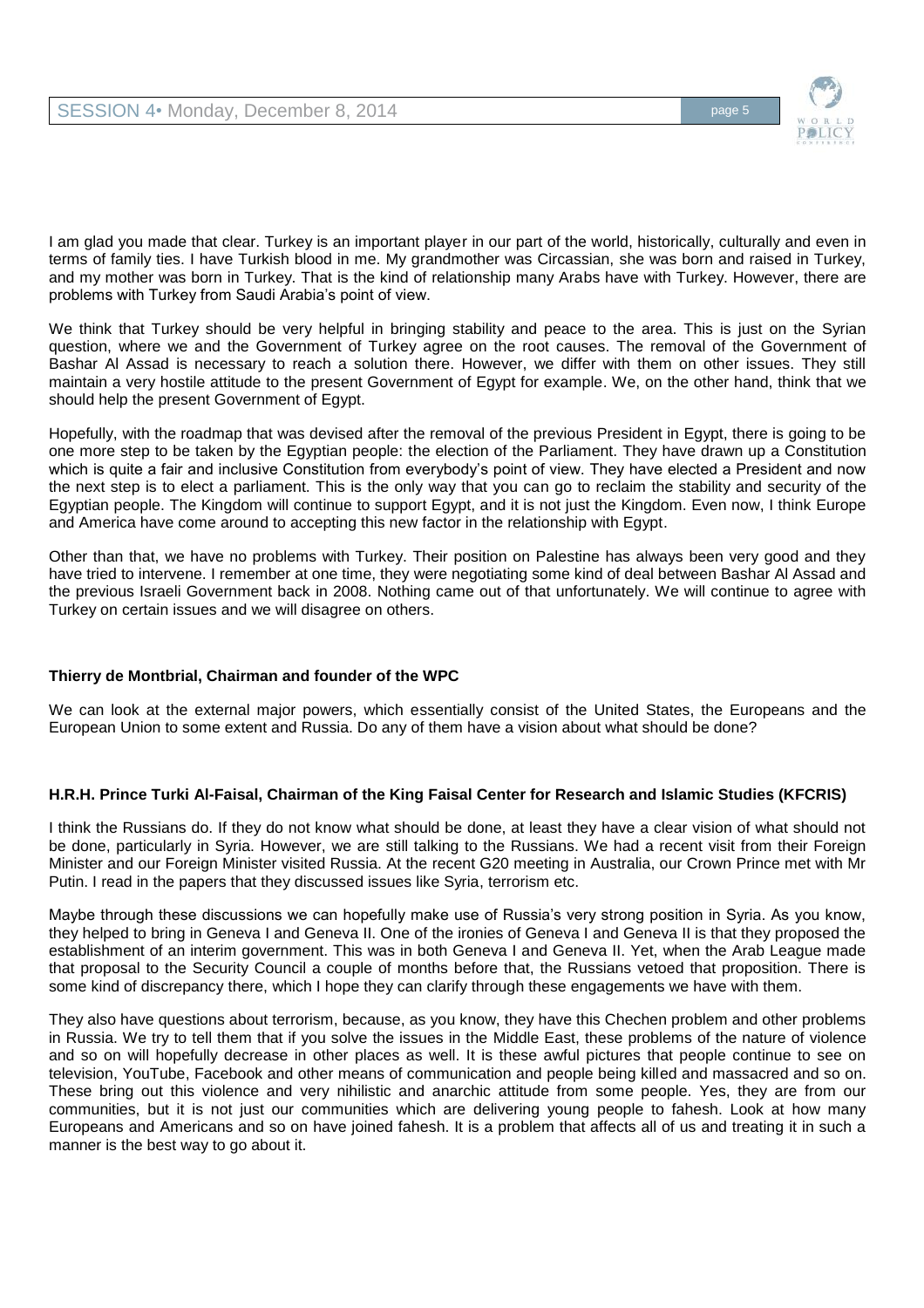

#### **Thierry de Montbrial, Chairman and founder of the WPC**

You say that you agree with Turks in particular that the Assad regime should be overturned, but by whom would it will be replaced?

#### **H.R.H. Prince Turki Al-Faisal, Chairman of the King Faisal Center for Research and Islamic Studies (KFCRIS)**

It should definitely be replaced by an inclusive interim arrangement, as happened in Iraq. If you look at the Arab League proposal from the end of 2011 and 2012, it envisioned a Government made up of the present setup. It even named Bashar Al Assad's Vice President as a representative of that Government. This is in coalition with the opposition. France, Saudi Arabia, the US and other countries recognise the Syrian Coalition Council as being the legitimate representative of the Syrian people. You can have that engaged in it.

There are ways of bringing people in. I see that the Russians are now talking to the Council, which is a good step. They are talking to other people from within the framework of opposition in Syria. The Kingdom is not opposed to any formula there as long as it is inclusive. The problem with Mr Assad is as it is with the Iranians vis à vis the Syrian people. He is the main culprit that the Syrian people would like to see taken to the International Criminal Court, as Mr Milosevic was. How many people did Milosevic kill? Maybe it is 100,000 or 150,000. Mr Assad has surpassed that figure and will continue to surpass it. It is that kind of situation where a truly inclusive Government in Syria can be the way to resolve the problems there.

#### **Thierry de Montbrial, Chairman and founder of the WPC**

I will ask the last question before taking a few questions. I will try to sum up. All the major powers disagreed amongst themselves in a basic way on at least one if not more issues. That cannot produce a solution. Sometimes, when Europeans think of restoring European order, the classical historical reference is the Vienna Congress, after the Napoleonic wars. Do you think it would be possible to convene a bigger Geneva conference or whatever? This would involve the main powers in the region, the regional powers, and the main outside powers. This would assume that there would at least be an agreement on the desirability to get to an agreement. Even that is not certain, of course. Do you think what I am saying makes sense? If it does not make sense, which is possible, what would be the alternative?

### **H.R.H. Prince Turki Al-Faisal, Chairman of the King Faisal Center for Research and Islamic Studies (KFCRIS)**

It seems the President of France has an idea like that vis à vis the Palestinian issue. We read in the papers that he wants to propose an international conference to reach an agreement on Palestine. That might be good because, as we can see in the United Nations framework, that issue has been on the books for more than half a century, without much achievement there. We have just seen something which perhaps is going to be the last effort by an American Secretary of State to try and bring the Palestinians and the Israelis together. Perhaps there is a new route there for the international community to do it. It might be a way of doing that. If it succeeds in Palestine, it might take on another momentum perhaps and go to other places to resolve.

However, I would say that on issues like Syria for example, these are issues that should be resolved so that if at all possible, the Syrian people should be invited to find their own solution. Do you know how you can do that? In Syria, the major composition of the people is city dwellers, with villages and towns that have elected the representatives. They have been doing that since Ottoman times, and they have been doing that even under the Ba'ath party of Mr Assad. You have the labour unions in Syria. Like all so called socialist and Arab nationalist governments in the Arab world, they used the labour unions to maintain their influence and power over different parts of society.